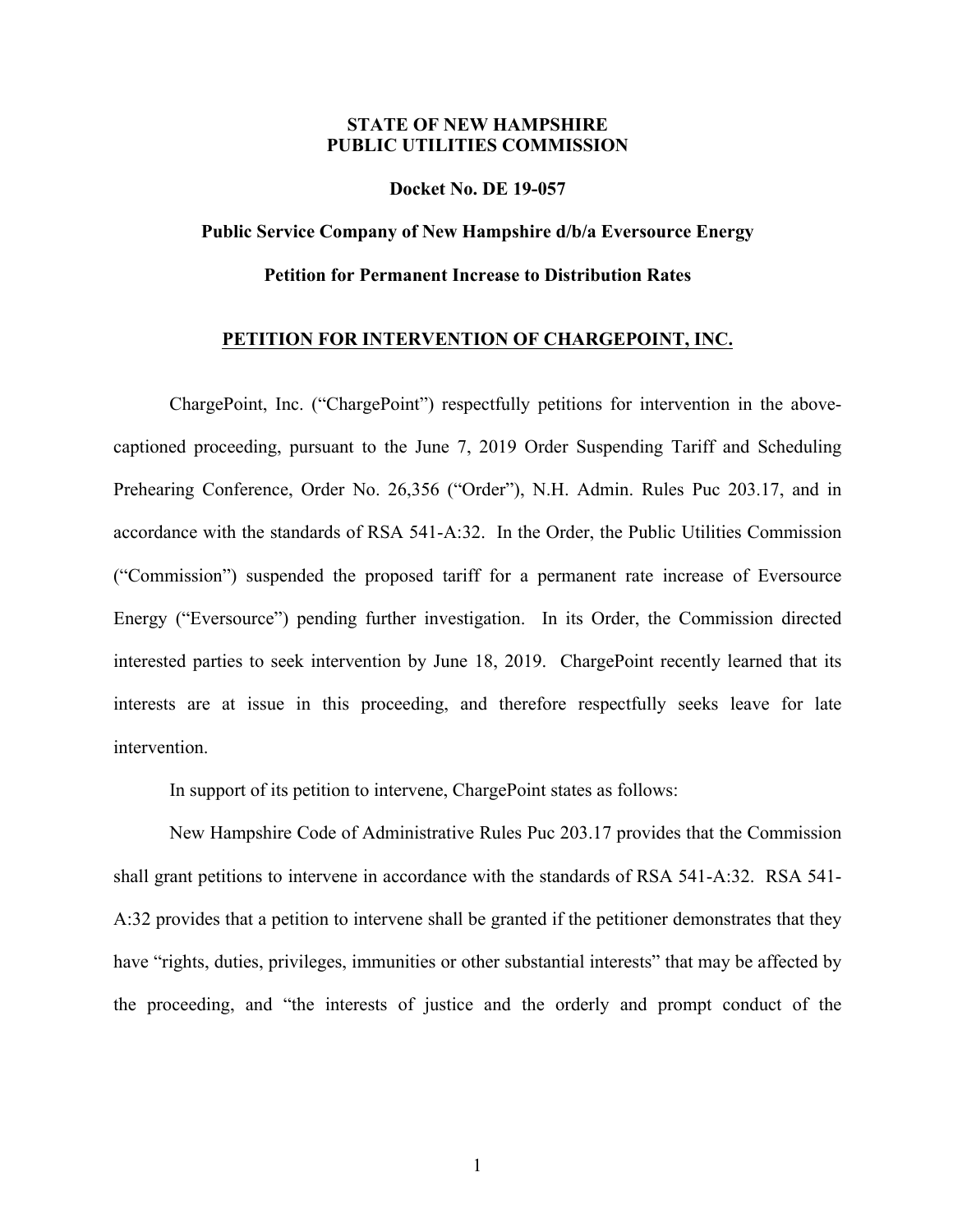proceedings would not be impaired by allowing the intervention." As demonstrated herein, ChargePoint has substantial interests that will be affected by the outcome of this proceeding and its intervention will not impair the interests of justice and orderly and prompt conduct. ChargePoint therefore respectfully requests that the Commission grant this petition.

The Commission's Order states that the purpose of this docket is to examine Eversource's request for a general rate increase, amounting to a revenue requirement increase of \$69.9 million, as well as Eversource's request for approval for a number of related proposals.<sup>2</sup> Among the activities that Eversource addresses in this rate proposal is a transportation electrification program. ChargePoint's interests are focused on this program. Specifically, Eversource states that it is: $3<sup>3</sup>$ 

exploring options for a public-private partnership to develop an electric vehicle ("EV") fast charging corridor for New Hampshire, in coordination with the state EV Commission. Through this project, PSNH would invest approximately \$2 million of base capital to construct distribution facilities, primarily service drops, to energize a series of EV fast chargers…. The chargers would be owned by third-party charging vendors that are selected through a competitive bid process. This project would support customer deployment of up to 48 50kW DC fast-charging stations at approximately 12 sites throughout the Company's service territory, with the infrastructure to support future expansion of up to 40 additional DC fast chargers.

As a provider of Level 2 chargers, DC fast chargers ("DCFCs"), and EV charging network services in New Hampshire who has existing customers as well as prospective customers seeking to install EV charging stations in Eversource's service territory, ChargePoint has a direct and substantial interest in Eversource's proposal to invest in make-ready infrastructure projects. The cost of make-ready infrastructure projects is often a significant portion of the total cost of providing EV charging services. Eversource's proposal to invest in

<sup>&</sup>lt;sup>1</sup> RSA 541-A:32 authorizes the presiding officer to "grant one or more petitions for intervention at any time" if the qualifications for intervention are met.<br> $2^2$  Order at 1.

<sup>3</sup> Testimony of William J. Quinlan, at 35, Docket No. DE 19-057 (May 28, 2019).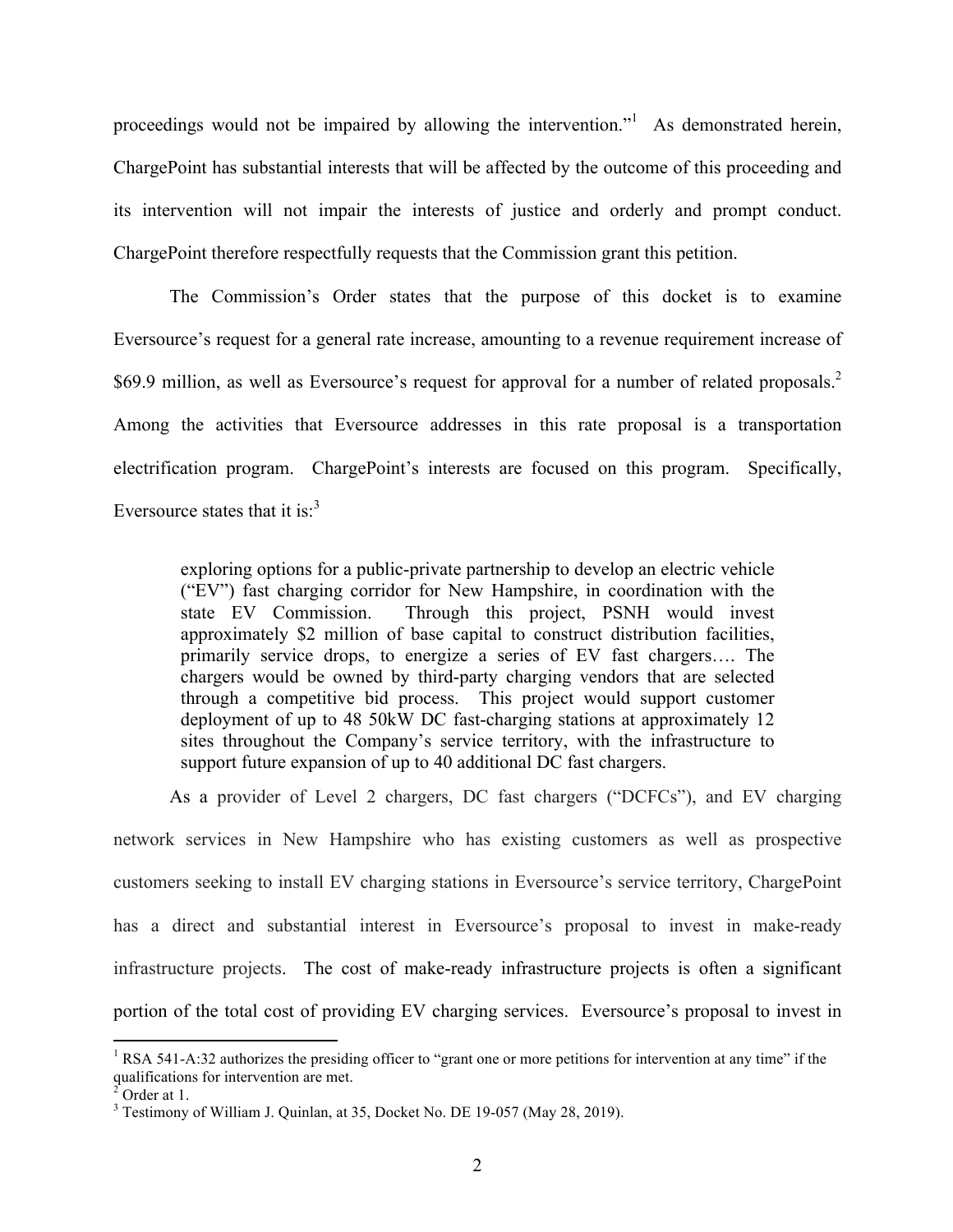make-ready infrastructure will therefore directly impact ChargePoint's ability to sell its products and services to prospective customers in Eversource's service territory. The outcome of this proceeding will thus substantially affect ChargePoint's pecuniary and tangible interests. As such, ChargePoint's rights, duties, privileges, or other substantial interests will be directly affected by this proceeding. RSA 541-A:32(b).

ChargePoint is the world's largest electric vehicle ("EV") charging network, with charging solutions for every charging need and all the places EV drivers go: at home, work, around town and on the road. With more than 105,000 independently owned charging spots, ChargePoint drivers have completed more than 69 million charging sessions, saving upwards of 83 million gallons of gasoline and driving more than 1.9 billion gas-free miles.

ChargePoint designs, manufactures, and deploys residential and commercial AC Level 2 and DCFC electric vehicle charging stations, cloud-based software applications, data analytics, and related customer and driver services aimed at creating a robust, scalable, and grid-friendly EV charging ecosystem. ChargePoint sells EV charging equipment and network services to a wide variety of customers, including residential EV owners, employers, commercial and industrial businesses, cities and public agencies, ports, schools, public transit, delivery truck fleet operators, and multi-unit dwelling owners. ChargePoint offers a broad array of products and services that can serve light, medium, or heavy-duty electric vehicles.

In New Hampshire, ChargePoint has supported the deployment of hundreds of EV charging stations throughout the state. In addition to its commercial activities, ChargePoint has contributed comments to the Commission's investigation in Docket IR 15-510, Investigation into Resale of Electricity by Electric Vehicle Charging Stations and has provided presentations and technical assistance to the Electric Vehicle Charging Stations Infrastructure Commission ("EV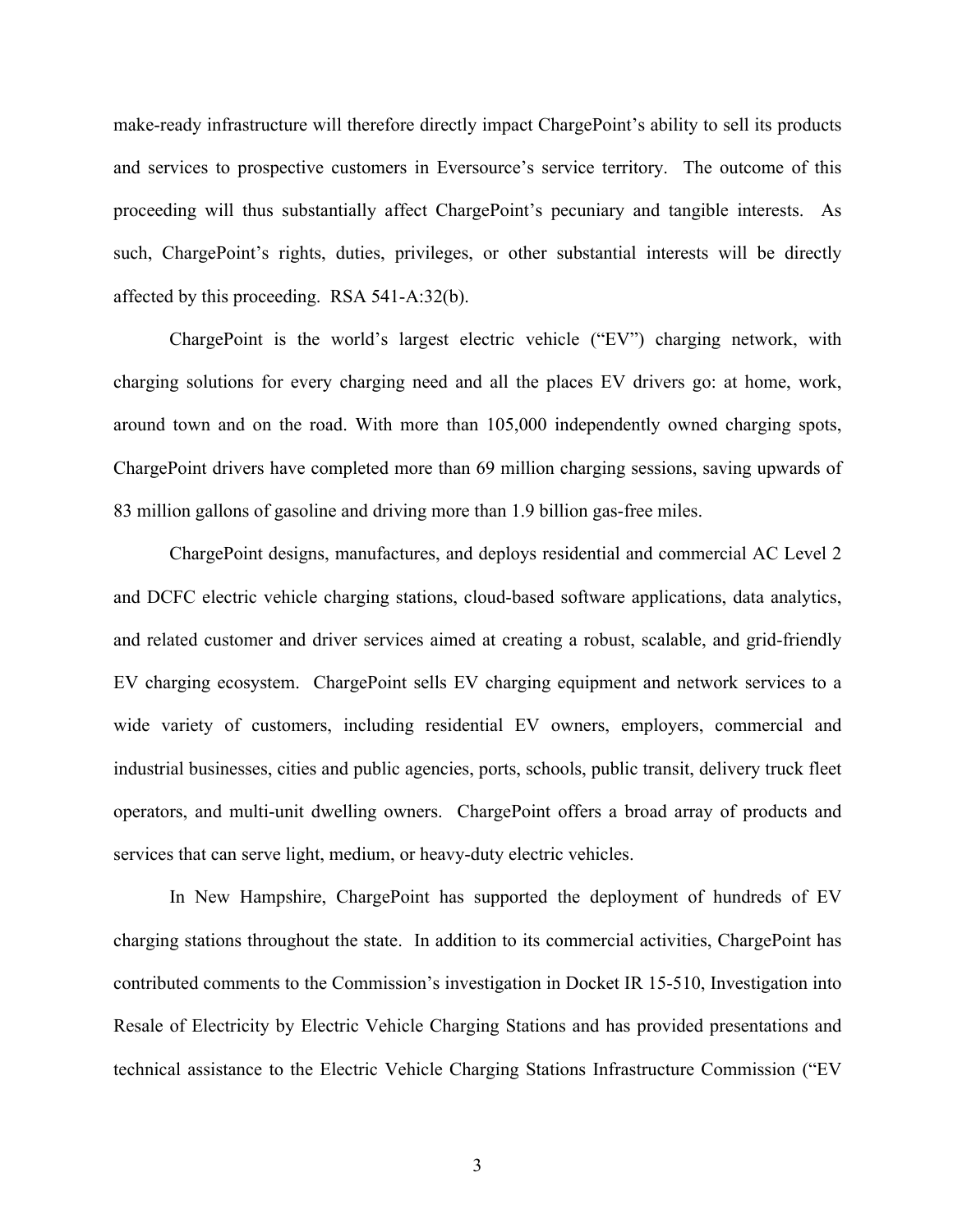Commission") as established by Senate Bill 517 of 2018. Kevin Miller, Director of Public Policy for ChargePoint, serves as a member of the EV Commission.

Through its communications with Clean Energy New Hampshire ("Clean Energy NH"), an intervenor in this proceeding, ChargePoint recently became aware that Eversource has proposed an electric vehicle infrastructure program in this docket that implicates ChargePoint's interests. ChargePoint intends to file joint testimony together with Clean Energy NH in this proceeding on December 20, 2019. In order to adequately protect its interests, ChargePoint also hereby seeks full intervenor status separate from Clean Energy NH. ChargePoint's interests are not fully addressed by the intervention of other parties in this proceeding, in part because ChargePoint's interests in this docket are more narrowly focused on transportation electrification, whereas other parties may have additional unrelated interests. Furthermore, the depth of expertise that ChargePoint can offer in the area of electric vehicle infrastructure and related policy issues is unmatched by other parties in this proceeding, and therefore can be valuable to the Commission in the Commission's careful deliberations of the rate proposal before it. Having both a unique interest and special expertise to offer, ChargePoint's late intervention is warranted and will be beneficial. ChargePoint's participation will focus on the subject of electric vehicle transportation infrastructure and related policies and practices including rate structures and demand charges.

ChargePoint accepts the procedural schedule and all other procedural decisions that have been approved in this docket. ChargePoint is intervening before the deadline for intervenor testimony, and consents to discovery during the designated timeframe even if the Commission has not yet issued a decision on this petition.<sup>4</sup> For these reasons, ChargePoint's intervention will

<sup>&</sup>lt;sup>4</sup> In any event, the discovery period extends through January 17, 2020.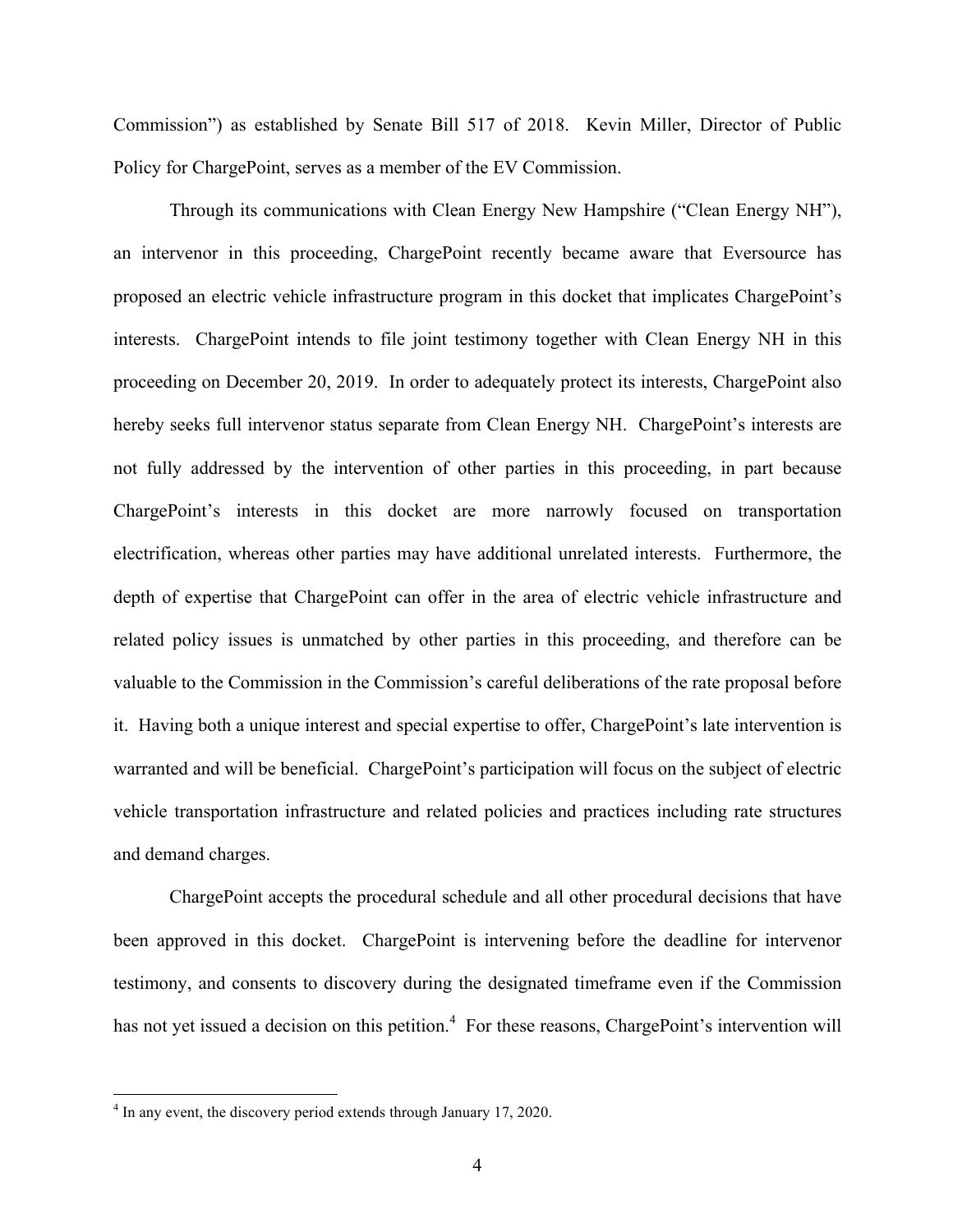have no negative impact on the timely resolution of this proceeding and will not prejudice other parties.

In conclusion, ChargePoint's participation is in the interests of justice and the orderly and prompt conduct of the proceeding and will neither delay nor disrupt this proceeding. RSA 541- A:32(c).

**WHEREFORE**, ChargePoint, Inc. respectfully requests that the Commission grant its petition to intervene in Docket No. DE 19-057.

Respectfully submitted,

 $122$ 

Melissa E. Birchard Keyes & Fox LLP 18 Loudon Rd., Box 1393 Concord, NH 03302 Tel.: 857-276-6883 E-mail: mbirchard@keyesfox.com

 $\mathcal{L}_\text{max}$  , where  $\mathcal{L}_\text{max}$  , we have the set of  $\mathcal{L}_\text{max}$ 

*Counsel to ChargePoint, Inc.*

Dated December 17, 2019